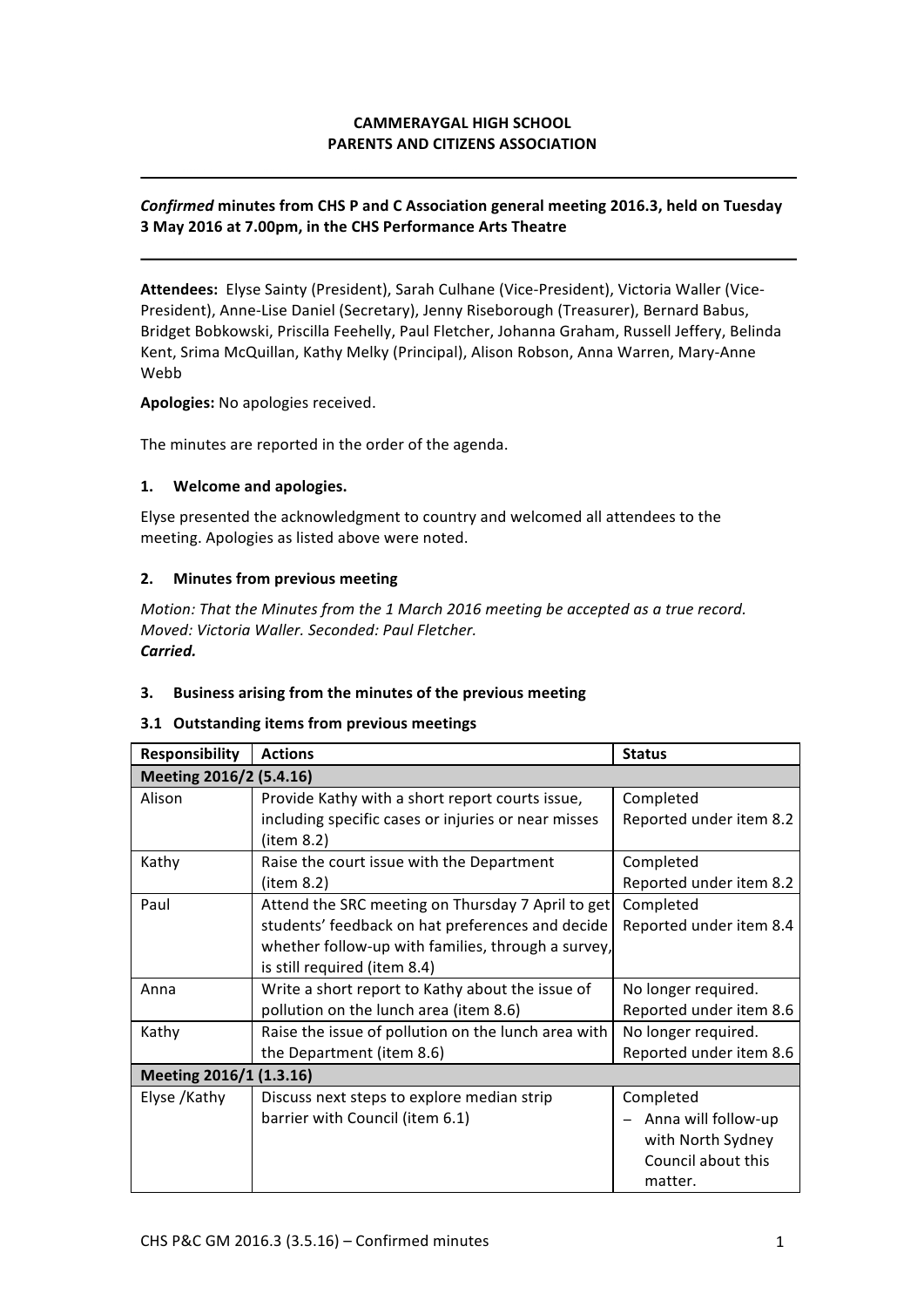|      |                                            | All parents were<br>invited to respond to<br>the online survey<br>organised by North<br>Sydney Council:<br>Traffic & Parking<br>Surveys & Changes |
|------|--------------------------------------------|---------------------------------------------------------------------------------------------------------------------------------------------------|
| Paul | Survey parents about hat preferences (item | No longer required.                                                                                                                               |
|      | 7.5)                                       | Reported under item 8.4                                                                                                                           |

# **4. Standing items**

# **4.1 Collection of membership fee**

As per agenda.

# **4.2 Working with Children check**

As per agenda.

# **5. Correspondence**

The following correspondence was noted:

− Invitation from the Federal P&C Association to attend a forum on "Building Capacity in our P&Cs", held on 16 June.

# **6. Reports**

# **6.1 Principal's report**

Kathy reported on the following: SD1: Student Learning Achievements in term 1:

- All year 7 and most year 8 programs are completed on the school template which provides for explicit differentiation and teaching of literacy and numeracy
- All students who fall into our targeted groups have been identified and their names and requirements are available to all teachers on Sentral
- Student groups schedule has been published for all students, staff and parents, and students have been encouraged to apply for leadership opportunities this term

Plans for Term 2:

- Whole school assessment audit, to evaluate the effectiveness of assessment practices and protocols, and provide feedback to faculties about how to ensure that all assessment tasks provide opportunities for differentiation, meaningful feedback and authentic learning opportunities.
- Learning Coach goal setting interviews, round 1, will be completed. Year 8 have already been completed, year 7 will be completed by the middle of this term.
- Learning Coach interviews with year 8, round 2, will happen late in the term where semester 1 reports will be discussed with students before they are sent home.
- New student leaders to be selected within the next few weeks
- Reflective survey and focus groups to be conducted later in the term to determine effectiveness of student groups, engagement and areas for future growth.

SD2: Teacher Learning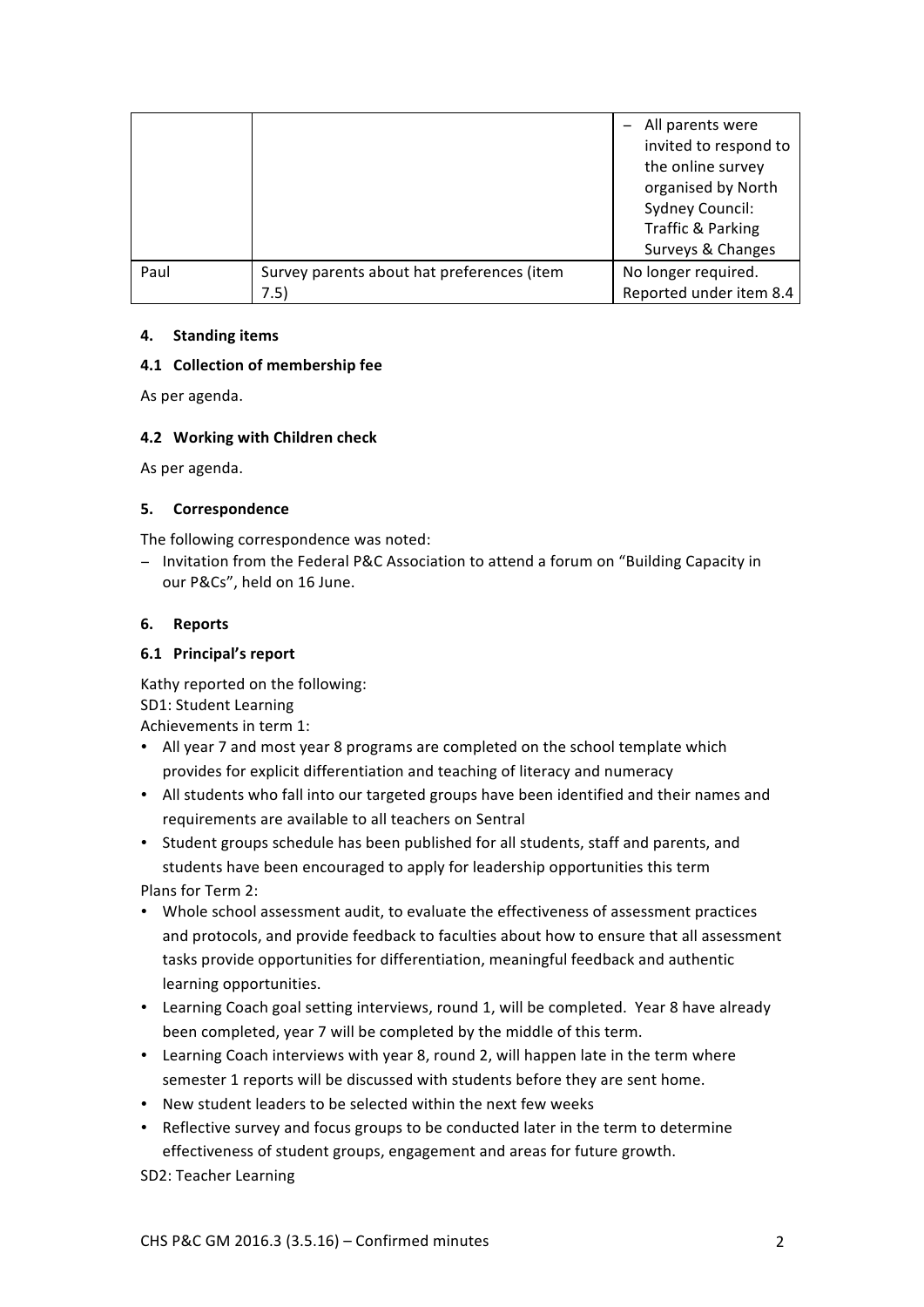Achievements in term 1:

- Professional learning workshops conducted on effective differentiation strategies for GAT learners and engagement for all students
- Literacy and numeracy support teams have been formed, led by HT T&L
- All new staff have been inducted into MindMatters, our wellbeing framework Plans for Term 2:
- Whole school assessment audit (as before) to provide feedback and PL for teachers
- Faculties to map all literacy and numeracy strategies so that L&N support teams can commence work on L&N support guides to be published to all students in the school, to ensure a common approach to the teaching and learning of literacy and numeracy.
- Renewed MindMatters Action Team, including students and staff, to be formed this term.
- Professional learning workshops on effective differentiation strategies for students requiring learning support and EAL/D learners to be run later this term.

SD3: School Learning

Achievements in Term 1:

- Smooth transition for year 7 students camp was highly successful.
- Open Day for prospective students and parents held in week 5.
- Andrew Martin Motivation and Engagement survey showed smooth transition led to reduced levels of anxiety in year 7 students, compared with 2015
- Interim report sent home to parents
- CHS staff visit to Coonamble High School at the end of term 1

Plans for Term 2:

- Offers to be made to In Area students for year 7 2017, and a School Enrolment Panel to meet to determine offers and waiting list for Out Of Area Students.
- Finalisation of Art Club Mural with Jess Birk
- Establishment of program for CHS to become a White Ribbon school.
- CHS staff to visit Coonamble HS- to establish partnership with rural and remote school team of 4 teachers have visited. We are looking towards taking the concert band there later this year and other joint curriculum projects
- Approximately 55% of voluntary fees have been paid.
- Learning coach meetings have occurred with year 8. Year 7 about to happen. Another interview before subject selection and semester 2 reports for year 7
- Student leadership elections are happening and a camp will occur in week 5
- Thank you to all parents for the wish list donations of over \$6,000- much appreciated and valued by the school

In response to parents' questions about the "No Touching" policy, Kathy clarified that it was not all forms of touching, but inappropriate touching witch was discouraged. Kathy agreed that the policy may need to be re-explain to students and staff.

# **6.2 President's report**

Elyse reported on the following:

- Running Club BBQ: it was a success, but students did not have enough time to eat before class. The club may need to start and finish earlier.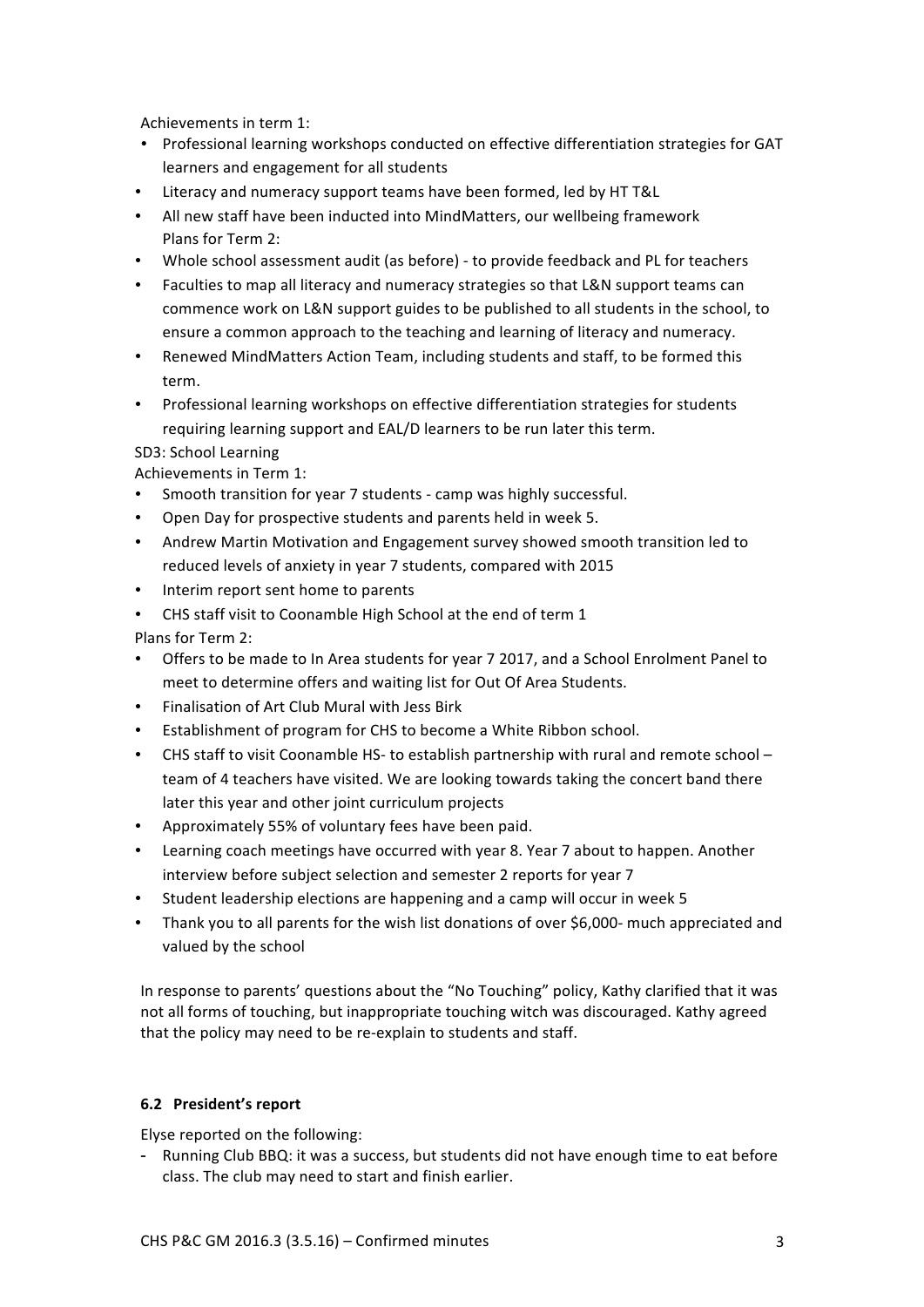- Sunscreen: the P&C has secured donations for some sunscreen and is purchasing supports to install on the courts.
- Elyse to attend a P&C Federation event on the topic of Collaboration.
- Wishlist: there had been almost \$6000 pledged against the wishlist, and most of the funds had been donated or items delivered. There were \$2400 worth of outstanding items, which the P&C agreed to fund.

*Motion:* That the P&C funds the remaining items on the 2016 Wishlist to an amount of up to \$2,400 (two thousands four hundreds dollars), subject to the cost of the mural being *approximately \$2,000 (two thousands dollars) Moved: Elyse Sainty. Seconded: Vicky Waller. Carried.*

# **6.3 Treasurer's report**

As circulated prior to the meeting.

# **7. Governance**

There was no item under this heading.

## **8. General business**

## **8.1 Social Events and Fundraising Sub-committee**

Priscilla reported on the following:

- Possibility to run a BBQ on Election Day, if confirmed.
- Preparing a list of social activities involving both parents and students.

The Committee discussed the role of the Social and Fundraising committee, in particular whether its role was to pro-actively seek donations from local businesses. The Committee saw its role more focused on organising social events through which funds may be raised. It was suggested that an initial approach to seeking donations could be to include a call in the newsletter to families who have a local business and would like to contribute.

# **8.2 Sports Sub-committee**

## • **Update on outstanding items from previous meeting:**

Alison provided a report to Kathy on the issues with the court. Kathy raised the matter with the Assets Management Unit on the Department of Education and was waiting for a response. Kathy suggested that the P&C wrote to the department and users continue to keep a log of incidents. In the meantime, the coaches and teachers had adapted their practice to minimise the risk of injuries to students.

## **Action:**

Elyse to write to the Department of Education to raise the P&C concerns about the safety of the court.

Alison reported on the following:

- The school holiday camps were successful.
- Drop in the number of tennis players due to tennis also being offered as a School sport.
- North Sydney Girls was looking for water polo players.
- Yoga offered on Tuesday morning, but insufficient numbers to proceed. To be better promoted to students.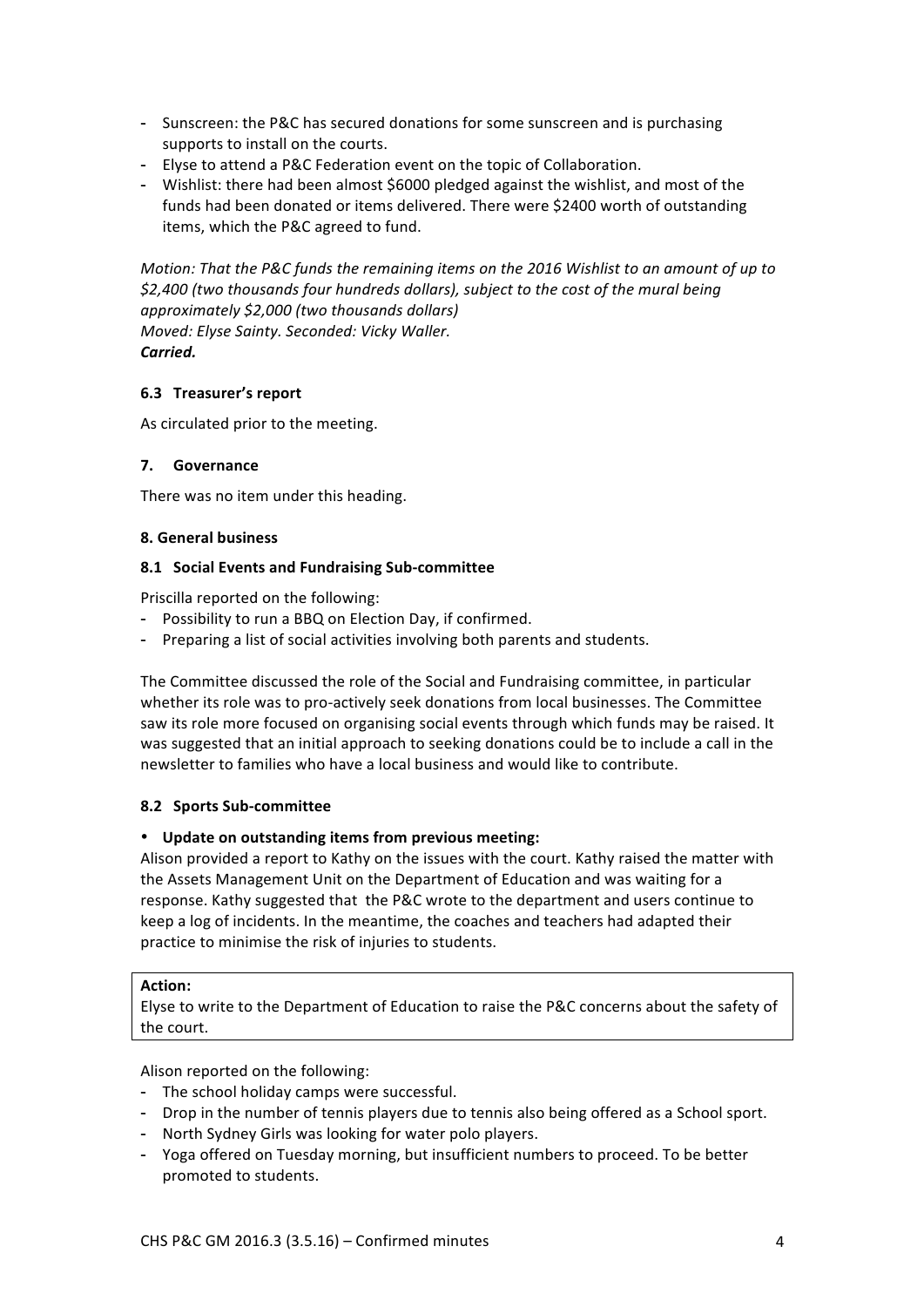- Looking for mums to join the soccer teams.

# **8.3 Communication Sub-committee**

Srima informed the committee that 120 parents had provided their contact details and she was now looking at options to make this information available to the families.

The Committee discussed the benefits for the School to use an app such as Connective or SchoolStream to communicate with families. Kathy's preference was to use Sentral as the main communication tool between the School and families, and agreed to look into whether there was push notification function in Sentral.

## **Action:**

Srima to prepare a report for Kathy on the Connective and SchoolStream apps

# **8.4 Uniform Sub-committee**

# • **Update on outstanding items from previous meeting:**

Paul reported that he attended the SRC meeting to present the hat options to students. Students preferred options were #1 the brimmed hat with mesh and #2 the traditional brimmed hat. However, SRC students overwhelmingly advised that they would not wear any hat. The Committee agreed that, provided that feedback, it was not necessary to survey the parents on their preferred options. Paul would get quotes on the two brimmed hat options and decision will then be made on which one could be offered as an optional uniform item.

## **Actions: Paul:**

- to get a quote for two brimmed hat options from the uniform supplier.
- to include a note in the newsletter to encourage families to donate their second-hand items.

Paul also reported that the long sleeve shirts for both boys and girls were available for purchase through the supplier website.

# **8.5 Music Sub-committee**

Bridget reported on the following:

- Wishlist items to be ordered this week.
- Hoping to confirm the uniform in the next week.
- There would be a performance by some of the Music ensembles before the next P&C meeting, starting at 6:00pm.
- Tutors needed, either in-home tutoring or willing to come to school before school and tutor a few students in a row for the following instruments: guitar (both classic and contemporary), trombone, trumpet, flute/clarinet/sax (someone who would come to school to teach all 3 or 2 of the three would be great), or in home flute, clarinet or sax. Details of recommended tutors to be passed on Anthony McGirr.
- At least one performance scheduled each term outside school hours so that parents can attend. Term 3: probably a Soiree. Performance each term that parents can watch.
- Families invited to "request" music by sponsoring a score for one of the music ensemble. Visit JW Pepper website (http://www.jwpepper.com/sheet-music/welcome.jsp) for scores for low-mid range ability and email Anthony McGirr.